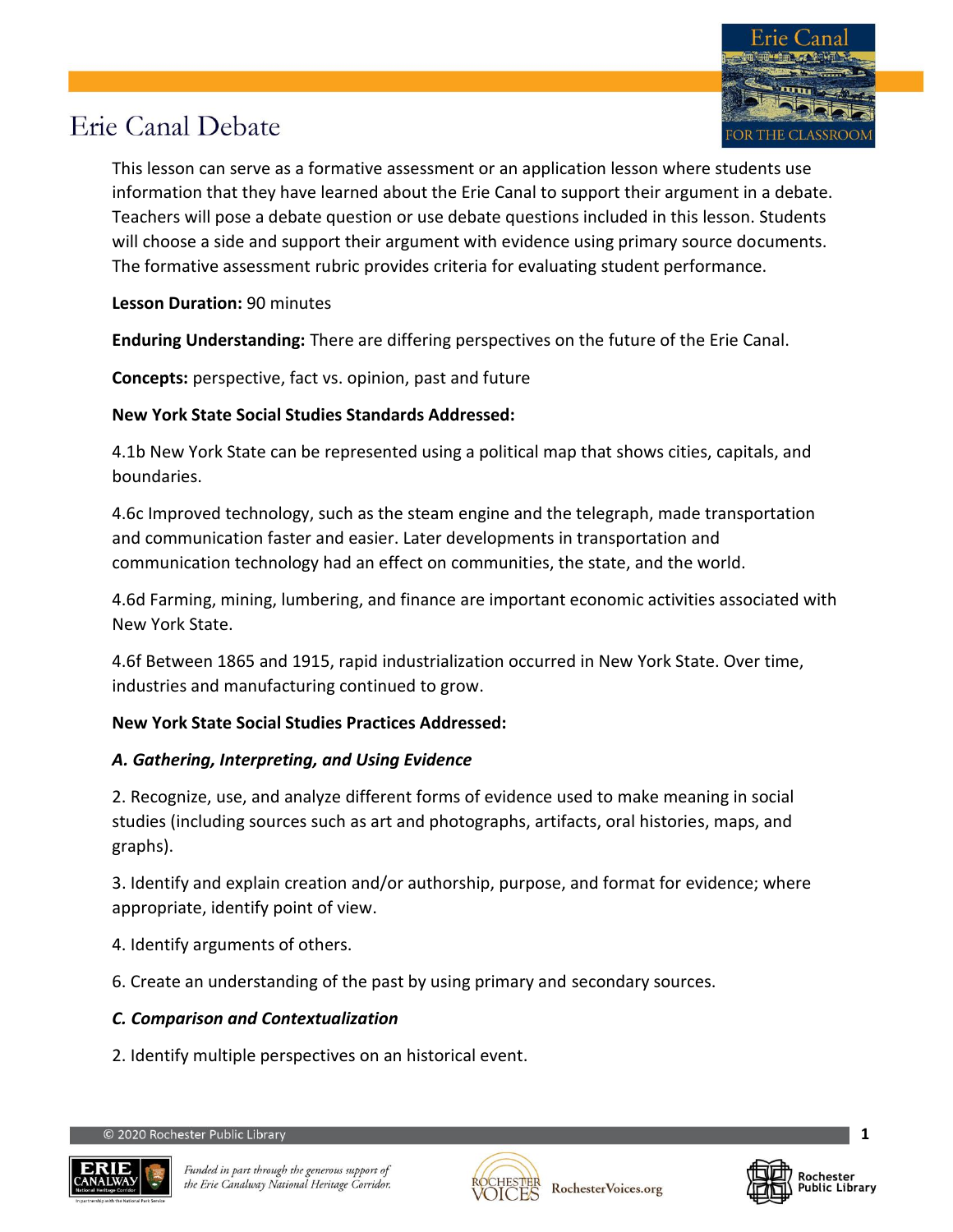### *D. Geographic Reasoning*

1. Use location terms and geographic representations (maps and models) to describe where places are in relation to each other, to describe connections between places, and to evaluate the benefits of particular places for purposeful activities.

2. Distinguish human activities and human-made features from "environments" (natural events or physical features—land, air, and water—that are not directly made by humans).

3. Identify how environments affect human activities and how human activities affect physical environments.

5. Describe how human activities alter places and regions.

### *F. Civic Participation*

1. Demonstrate respect for the rights of others in discussions and classroom debates, regardless of whether one agrees with the other viewpoints.

2. Participate in activities that focus on a classroom, school, community, state, or national issue or problem.

6. Identify situations in which social actions are required and suggest solutions.

7. Identify people in positions of power and how they can influence people's rights and freedom.

8. Identify rights and responsibilities as a citizen of your community and state.

### **Teacher Questions:**

- 1. What is a debate?
- 2. What are current event topics related to the Erie Canal?
- 3. What are current perspectives on the use of the Erie Canal?
- 4. Why is it important to understand differences and other perspectives on issues?
- 5. What is our responsibility for learning about the Erie Canal in the past, present, and future?

### **Materials List:**

- 1. List of controversial questions relevant to fourth graders (provided)
- 2. Poster paper and markers or technology for recording student responses (Google Doc, Padlet, MS Word, etc.)
- 3. List of possible debate components (provided)
- 4. Sample debate questions related to the Erie Canal (provided)
- 5. List of possible roles (provided)





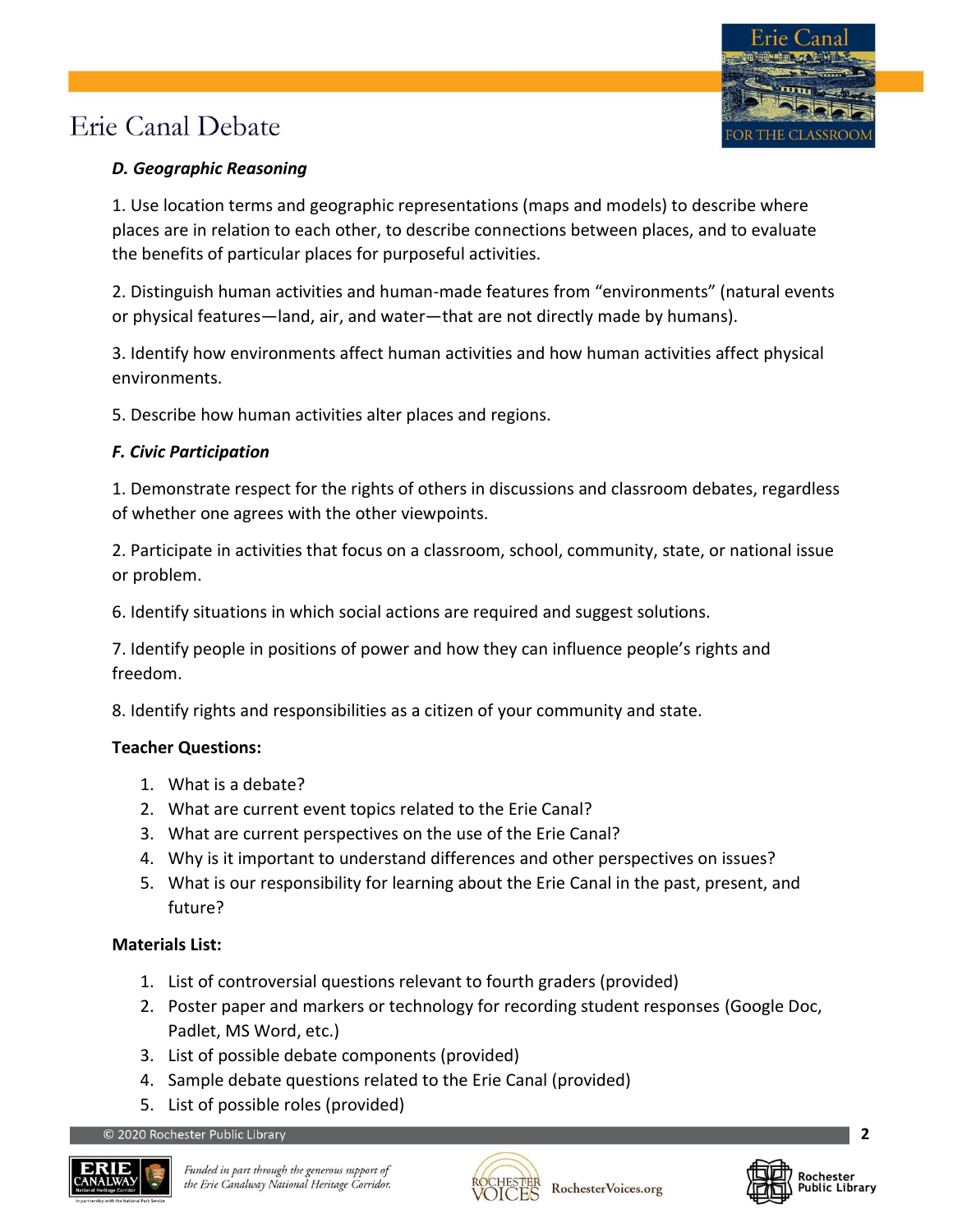

- 6. Resources for researching the topic (Internet access, books, articles, etc.)
- 7. Large notecards for student notes
- 8. Formative Assessment Rubric (provided)

### **Procedure:**

| <b>Teacher Questions</b> | <b>Procedure</b>                                                                                                                                                                                                                                                                                                                                                                                                                                                                                                                                                                                                                                                                                                                                                                                                                                                                                                                                                                                                                                                                                    | <b>Materials</b>                                                                                                                                                                                                                                                                              |  |
|--------------------------|-----------------------------------------------------------------------------------------------------------------------------------------------------------------------------------------------------------------------------------------------------------------------------------------------------------------------------------------------------------------------------------------------------------------------------------------------------------------------------------------------------------------------------------------------------------------------------------------------------------------------------------------------------------------------------------------------------------------------------------------------------------------------------------------------------------------------------------------------------------------------------------------------------------------------------------------------------------------------------------------------------------------------------------------------------------------------------------------------------|-----------------------------------------------------------------------------------------------------------------------------------------------------------------------------------------------------------------------------------------------------------------------------------------------|--|
| 1. What is a debate?     | 20 minutes: Teacher introduces the idea<br>of a debate to the class. If debating is<br>already a class practice, skip to the next<br>procedure.<br>1. Pose a controversial question to<br>the class that is related to a<br>familiar topic. Examples (see<br>below for more): Should we ban<br>chocolate milk in school lunches?<br>Should fourth graders be able to<br>bring cell phones to school?<br>2. Have students share viewpoints,<br>without raising their hand and<br>without the teacher interjecting.<br>3. After 5 minutes, stop the<br>conversation and have students<br>reflect on their experience by<br>asking:<br>a. "What did you notice<br>about our conversation?"<br>b. "Who spoke? Why?"<br>"Did you feel like your<br>c.<br>voice was heard?"<br>d. "How could we better<br>organize our thoughts?"<br>e. "How could we better<br>organize ourselves?"<br>4. Record student responses on<br>poster paper or electronically.<br>5. Explain the components of a<br>debate and their purposes (see<br>below for examples). Test existing<br>knowledge by first asking students | List of controversial questions<br>$\bullet$<br>relevant to fourth graders<br>(provided)<br>Poster paper and markers or<br>$\bullet$<br>technology for recording<br>student responses (Google<br>Doc, Padlet, MS Word, etc.)<br>List of possible debate<br>$\bullet$<br>components (provided) |  |
|                          | to come up with the components                                                                                                                                                                                                                                                                                                                                                                                                                                                                                                                                                                                                                                                                                                                                                                                                                                                                                                                                                                                                                                                                      |                                                                                                                                                                                                                                                                                               |  |





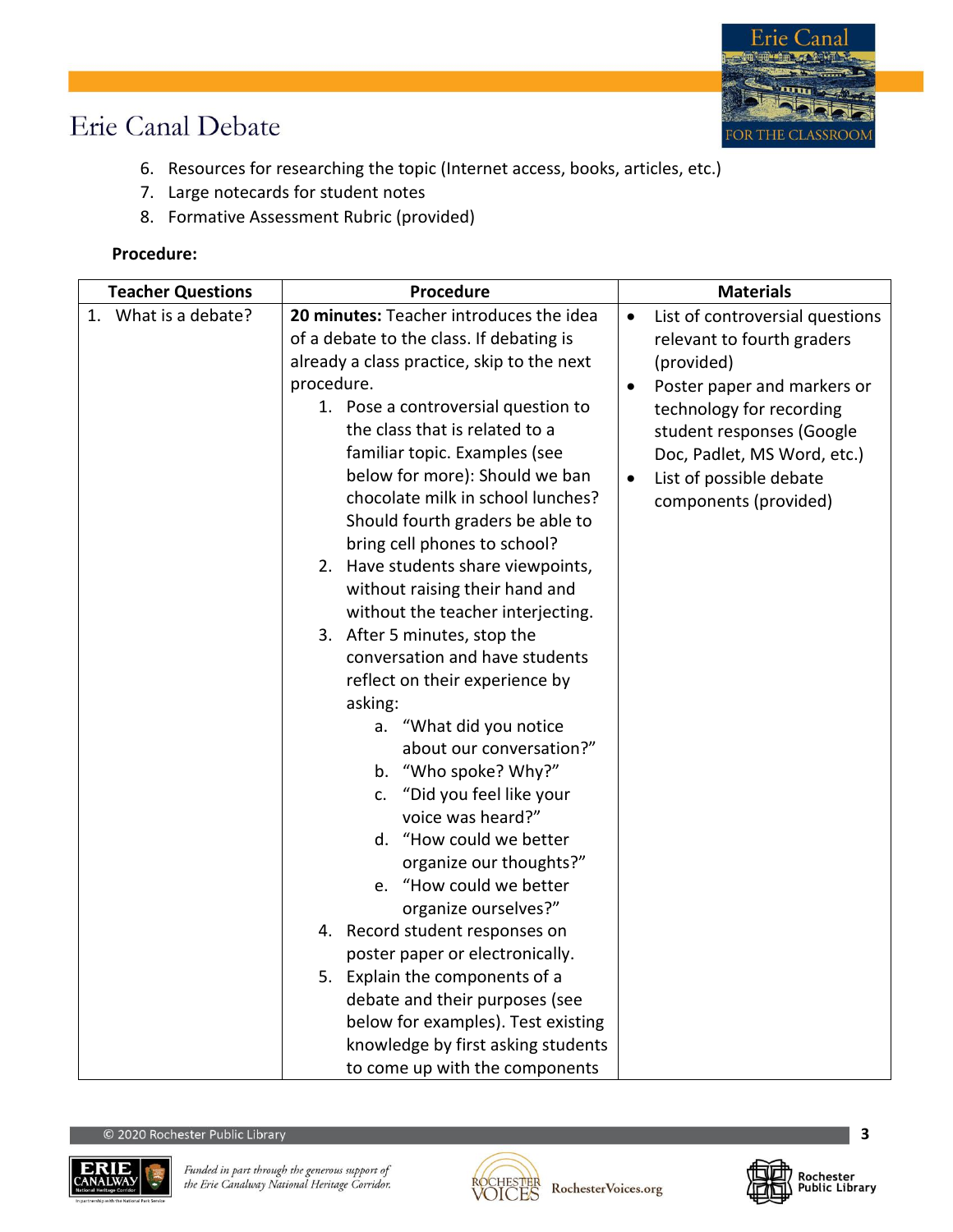

|                                                                                                                                                                                                                                                                           | and purposes and then fill in any<br>missing understandings.                                                                                                                                                                                                                                                                                                                                                                                                                                                                                                                                                                                                                                                                                                                                                                                                                                                                                                                             |                                                                                                                                         |
|---------------------------------------------------------------------------------------------------------------------------------------------------------------------------------------------------------------------------------------------------------------------------|------------------------------------------------------------------------------------------------------------------------------------------------------------------------------------------------------------------------------------------------------------------------------------------------------------------------------------------------------------------------------------------------------------------------------------------------------------------------------------------------------------------------------------------------------------------------------------------------------------------------------------------------------------------------------------------------------------------------------------------------------------------------------------------------------------------------------------------------------------------------------------------------------------------------------------------------------------------------------------------|-----------------------------------------------------------------------------------------------------------------------------------------|
| 1. What is a debate?<br>What are current<br>2.<br>event topics related<br>to the Erie Canal?<br>3. What are current<br>perspectives on the<br>use of the Erie<br>Canal?<br>4. Why is it important<br>to understand<br>differences and<br>other perspectives<br>on issues? | 10 minutes: Explain that the class will<br>now participate in a debate about the<br>Erie Canal. Identify a specific debate<br>strategy/format, for example:<br>Straightforward debate in which<br>$\circ$<br>each student takes a side,<br>researches the topic, and prepares<br>to argue their position.<br>Inside/Outside Circle strategy to<br>O<br>help students prepare their<br>arguments. Students in the inside<br>circle start by talking about the<br>pros/cons of the subject while the<br>students in the outside circle<br>actively listen and respond. The<br>circles rotate and the roles switch.<br>Students can take notes as they<br>organize their thoughts.<br>Role playing debate in which<br>$\circ$<br>students take on an identity and<br>debate the question from that<br>person's point of view.<br>Pose an Erie Canal-related, debatable<br>question to the class (see below for<br>examples). Explain the parameters of the<br>debate style you have chosen. | Sample debate questions<br>$\bullet$<br>related to the Erie Canal<br>(provided)<br>List of possible roles<br>$\bullet$<br>(provided)    |
| 2.<br>What are current<br>event topics related<br>to the Erie Canal?<br>3. What are current<br>perspectives on the<br>use of the Erie<br>Canal?                                                                                                                           | 20 minutes: Allow students time to<br>research and take notes on their debate<br>positions.<br>TEACHER NOTE: If you will be using this<br>lesson as a formative assessment, you will<br>collect student notes after the conclusion<br>of the debate.                                                                                                                                                                                                                                                                                                                                                                                                                                                                                                                                                                                                                                                                                                                                     | Resources for researching the<br>$\bullet$<br>topic (Internet access, books,<br>articles, etc.)<br>Large notecards for student<br>notes |





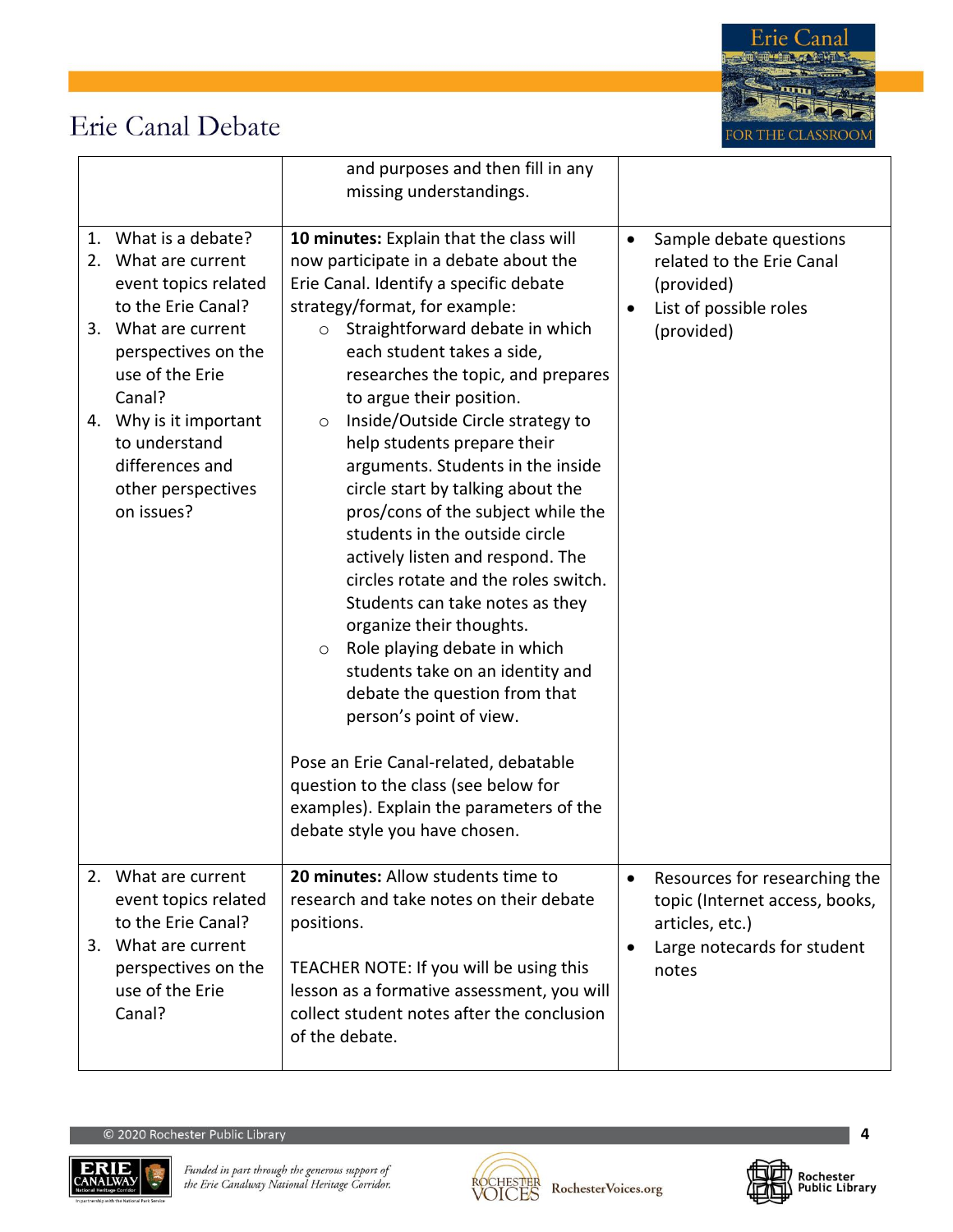

|    | 1. What is a debate?<br>2. What are current<br>event topics related<br>to the Erie Canal?<br>3. What are current<br>perspectives on the<br>use of the Erie<br>Canal?<br>4. Why is it important | 20 minutes: Students move to a location<br>in the room based on their position in the<br>debate. Allow students 20 minutes to<br>debate the question, using the notes they<br>took.<br>TEACHER NOTE: Try not to involve<br>yourself in the exchange unless there are<br>no more points left to be made and the                                                                                                                                                                                                                 |  | Student notes |
|----|------------------------------------------------------------------------------------------------------------------------------------------------------------------------------------------------|--------------------------------------------------------------------------------------------------------------------------------------------------------------------------------------------------------------------------------------------------------------------------------------------------------------------------------------------------------------------------------------------------------------------------------------------------------------------------------------------------------------------------------|--|---------------|
|    | to understand<br>differences and<br>other perspectives<br>on issues?                                                                                                                           | students have stopped talking. You may<br>want to take notes on points made during<br>the debate that you want to revisit during<br>post-debate reflection.                                                                                                                                                                                                                                                                                                                                                                    |  |               |
| 2. | 1. What is a debate?<br>What are current<br>event topics related<br>to the Erie Canal?<br>3. What are current<br>perspectives on the<br>use of the Erie                                        | 10 minutes: Post-debate reflection: Allow<br>the students time (3 minutes) to reflect<br>on the debate individually, writing their<br>thoughts on the back of their notecards.<br>Then allow students time (7 minutes) to<br>reflect on the debate as a class.                                                                                                                                                                                                                                                                 |  | Student notes |
|    | Canal?                                                                                                                                                                                         | Ask the students to consider:<br>What were the strengths and<br>$\circ$<br>growth areas for you individually?<br>What were strengths/growth<br>$\circ$<br>areas for the class as a whole?<br>Which side won the debate? How<br>$\circ$<br>do you know?<br>What were some of the best<br>$\Omega$<br>arguments that were made? Why<br>were they the best?<br>Is there a point that the other side<br>$\circ$<br>should have made but didn't?<br>Would you switch sides if you had<br>$\circ$<br>to hold this debate again? Why? |  |               |
|    | 4. Why is it important<br>to understand<br>differences and                                                                                                                                     | 10 minutes: Content reflection, whole<br>group. Pose the final teacher questions to<br>the class for a final reflection on the                                                                                                                                                                                                                                                                                                                                                                                                 |  |               |





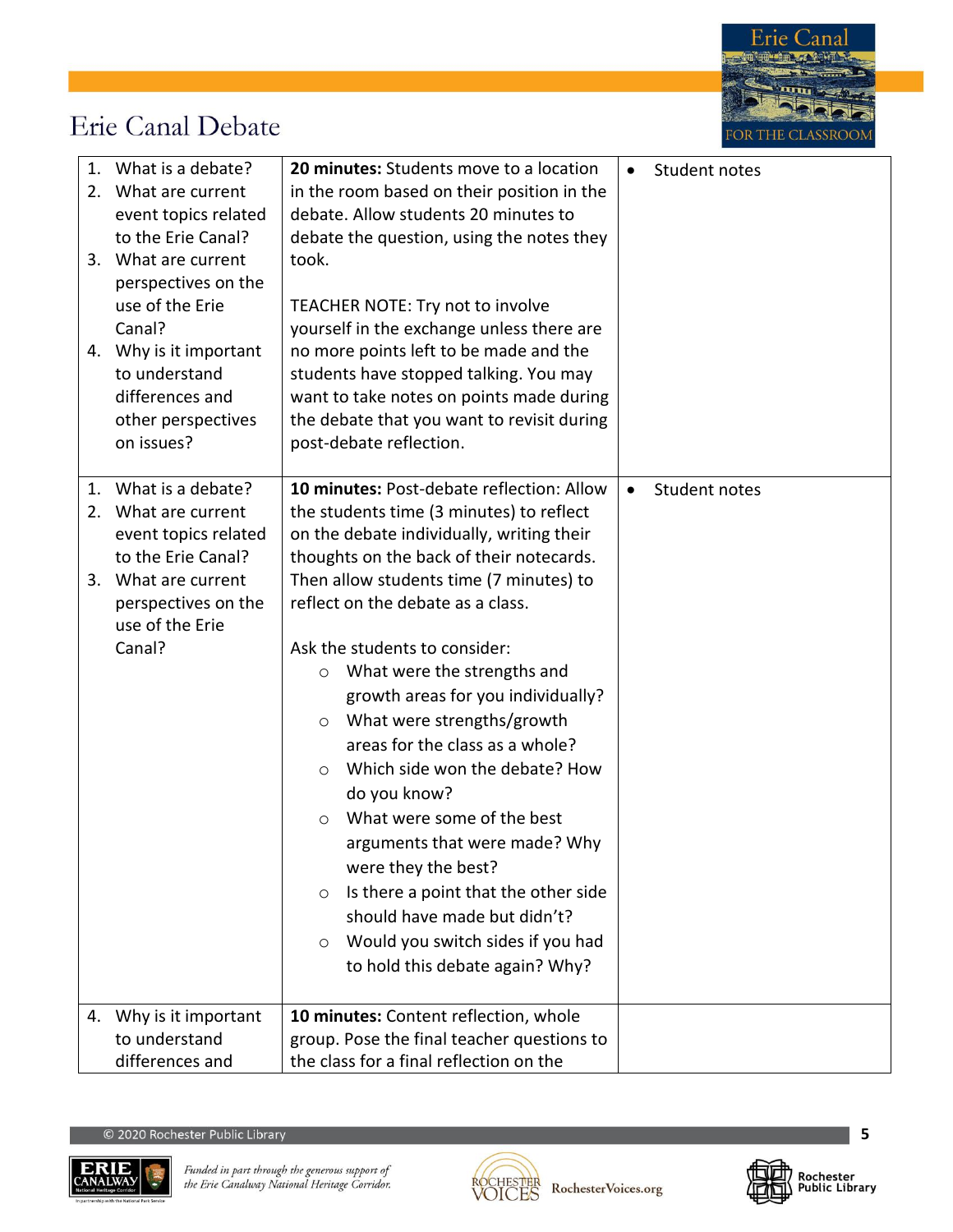

| other perspectives                                                                                                  | purpose of understanding other                                                                                                                                                                                      |                                                  |
|---------------------------------------------------------------------------------------------------------------------|---------------------------------------------------------------------------------------------------------------------------------------------------------------------------------------------------------------------|--------------------------------------------------|
| on issues?                                                                                                          | perspectives regarding Erie Canal issues.                                                                                                                                                                           |                                                  |
| What is our<br>5.<br>responsibility for<br>learning about the<br>Erie Canal in the<br>past, present, and<br>future? | Why is it important to understand<br>$\circ$<br>differences and other<br>perspectives on issues?<br>What is our responsibility for<br>$\circ$<br>learning about the Erie Canal in<br>the past, present, and future? |                                                  |
|                                                                                                                     | ASSESSMENT: If using this lesson as a<br>formative assessment, use the Formative<br>Assessment Rubric to evaluate each<br>student's knowledge/performance.                                                          | <b>Formative Assessment Rubric</b><br>(provided) |

#### **List of controversial questions relevant to fourth graders:**

- Should we ban chocolate milk in school lunches?
- Should fourth graders be able to bring cell phones to school?
- Should kids be able to pick their own teachers?
- Should we be able to take out as many library books as we want?
- Should we have year-round school (10 weeks on, 3 weeks off)?
- Should we ban single-use plastics from our lunchroom?

#### **List of possible debate components:**

- Supporting arguments
- Opposing arguments
- Repeat arguments until all students have spoken
- Short recess to write rebuttals
- Opposing team's rebuttal
- Supporting team's rebuttal
- Repeat with additional rebuttal for closing argument
- Judges decide on the winner
- Everyone reflects on the process, sharing feedback for their peers and conducting a selfassessment of their own performance





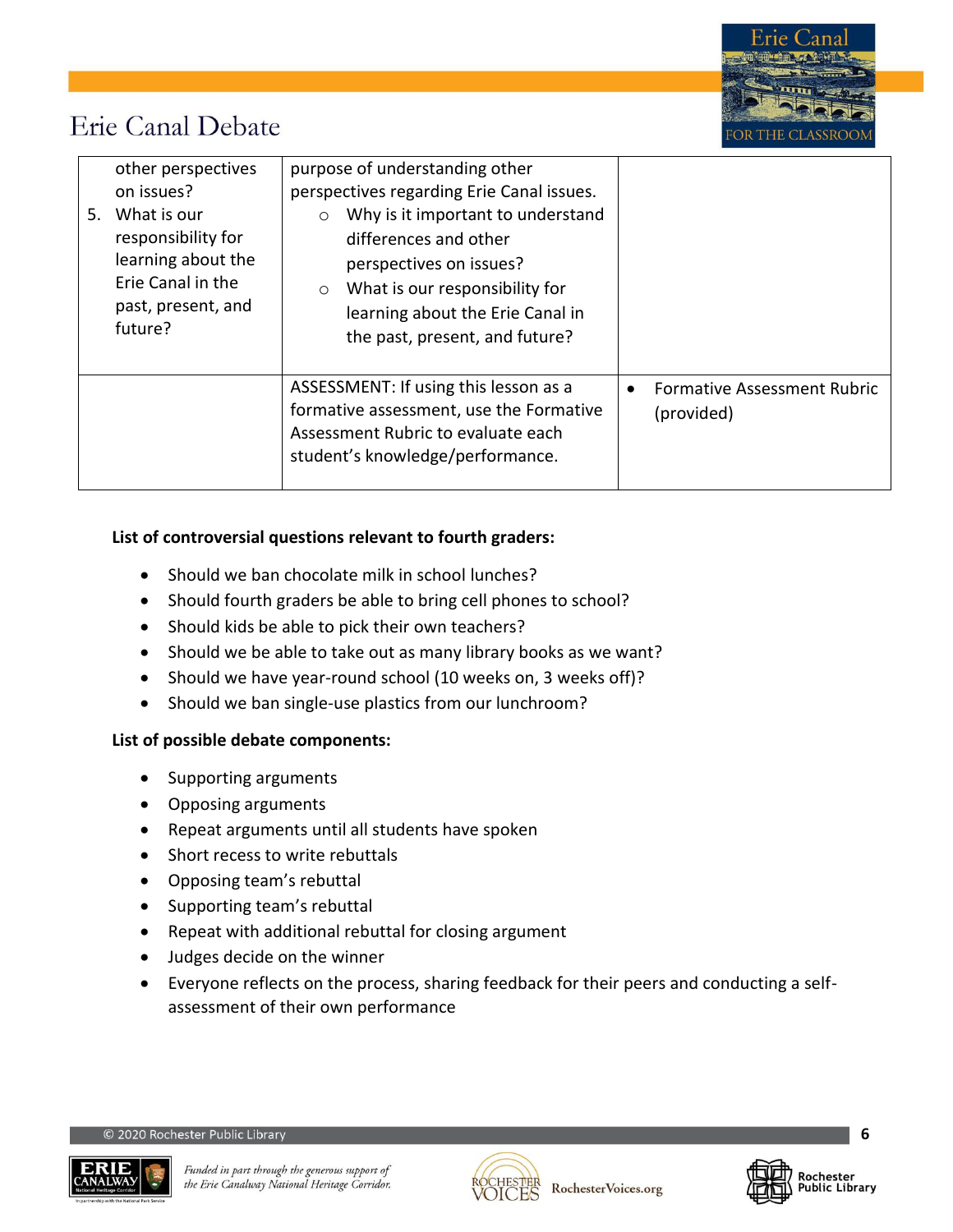

### **Sample debate questions related to the Erie Canal:**

- Should we create a new transportation system on the Erie Canal for water taxis and ferries?
- Should we fill in the Erie Canal?
- Should they expand the Erie Canalway Trail?
- Should there be a bigger fine for bridge jumping into the canal?
- Should there be more events held on the Erie Canal in the cities, towns, and villages that line the canal?

**List of possible roles** (these will vary based on the debate question)**:**

- 9-year-old child
- Parent
- Local business owner in a town on the Erie Canal
- New York State resident living in a town on the Erie Canal
- New York State resident NOT living in a town on the Erie Canal
- Transportation company owner
- Conservationist
- Rochester Mayor
- Local university president
- Cyclist
- Doctor
- Town or village government official
- Police officer